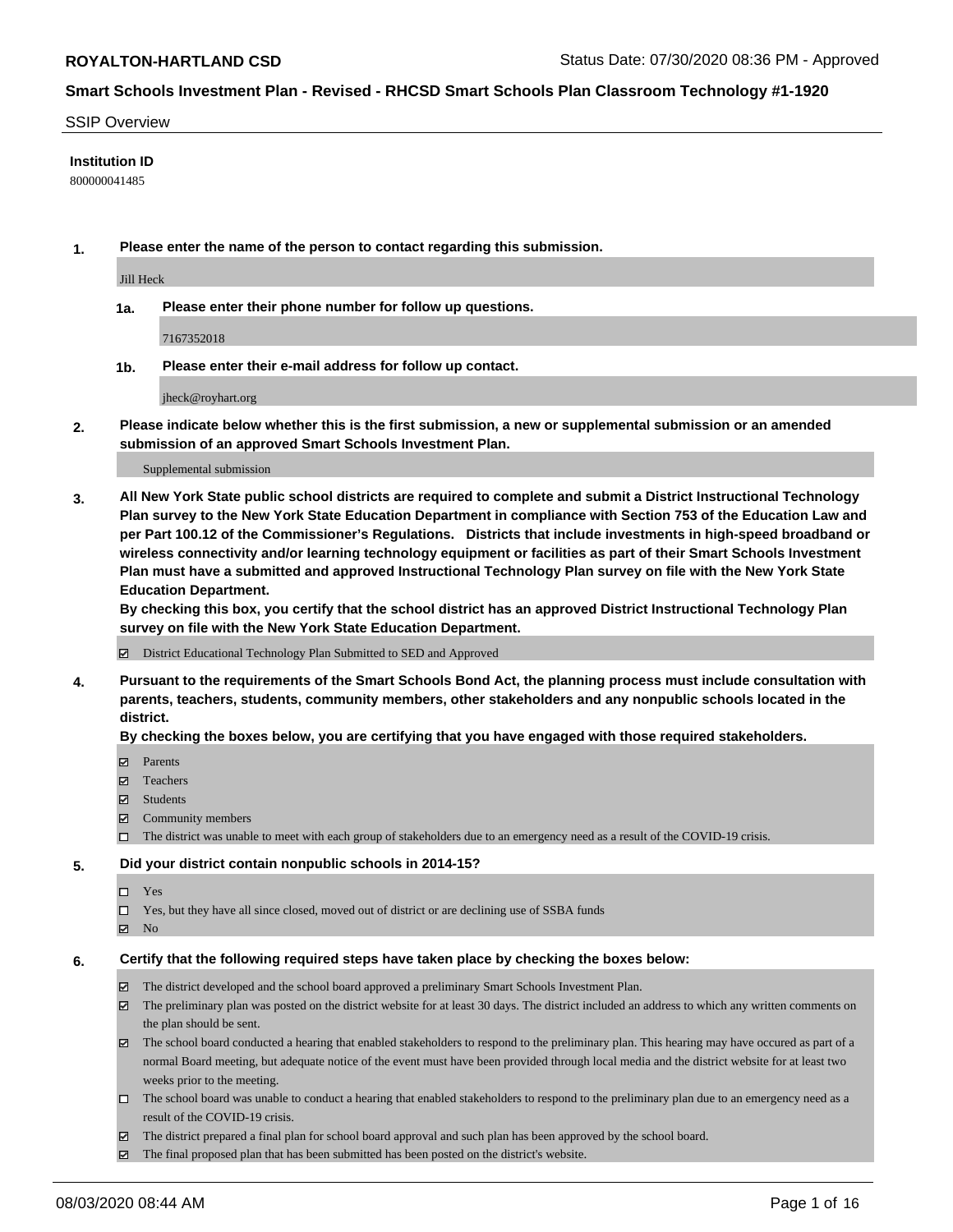SSIP Overview

**6a. Please upload the proposed Smart Schools Investment Plan (SSIP) that was posted on the district's website, along with any supporting materials. Note that this should be different than your recently submitted Educational Technology Survey. The Final SSIP, as approved by the School Board, should also be posted on the website and remain there during the course of the projects contained therein.**

Royalton-Hartland Central School District\_ Smart Schools Investment Plan - Classroom Technology 2019-2020.pdf Royalton-Hartland Central School District\_ Smart Schools Investment Plan - Classroom Technology 2019-2020.pdf

**6b. Enter the webpage address where the final Smart Schools Investment Plan is posted. The Plan should remain posted for the life of the included projects.**

https://www.royhart.org/Domain/258

**7. Please enter an estimate of the total number of students and staff that will benefit from this Smart Schools Investment Plan based on the cumulative projects submitted to date.**

1,350

**8. An LEA/School District may partner with one or more other LEA/School Districts to form a consortium to pool Smart Schools Bond Act funds for a project that meets all other Smart School Bond Act requirements. Each school district participating in the consortium will need to file an approved Smart Schools Investment Plan for the project and submit a signed Memorandum of Understanding that sets forth the details of the consortium including the roles of each respective district.**

 $\Box$  The district plans to participate in a consortium to partner with other school district(s) to implement a Smart Schools project.

**9. Please enter the name and 6-digit SED Code for each LEA/School District participating in the Consortium.**

| <b>Partner LEA/District</b> | <b>ISED BEDS Code</b> |
|-----------------------------|-----------------------|
| (No Response)               | (No Response)         |

**10. Please upload a signed Memorandum of Understanding with all of the participating Consortium partners.**

(No Response)

**11. Your district's Smart Schools Bond Act Allocation is:**

\$1,197,557

**12. Final 2014-15 BEDS Enrollment to calculate Nonpublic Sharing Requirement**

|            | <b>Public Enrollment</b> | l Nonpublic Enrollment | <b>Total Enrollment</b> | l Nonpublic Percentage |
|------------|--------------------------|------------------------|-------------------------|------------------------|
| Enrollment | .354                     |                        | .354.00                 | 0.00                   |

**13. This table compares each category budget total, as entered in that category's page, to the total expenditures listed in the category's expenditure table. Any discrepancies between the two must be resolved before submission.**

|                                                 | <b>Sub-Allocations</b> | <b>Expenditure Totals</b> | Difference |
|-------------------------------------------------|------------------------|---------------------------|------------|
| School Connectivity                             | 0.00                   | 0.00                      | 0.00       |
| Connectivity Projects for<br><b>Communities</b> | 0.00                   | 0.00                      | 0.00       |
| Classroom Technology                            | 181,864.00             | 181,864.00                | 0.00       |
| Pre-Kindergarten Classrooms                     | 0.00                   | 0.00                      | 0.00       |
| Replace Transportable<br><b>Classrooms</b>      | $\overline{0.00}$      | 0.00                      | 0.00       |
| High-Tech Security Features                     | 0.00                   | 0.00                      | 0.00       |
| Nonpublic Loan                                  | $\overline{0.00}$      | 0.00                      | 0.00       |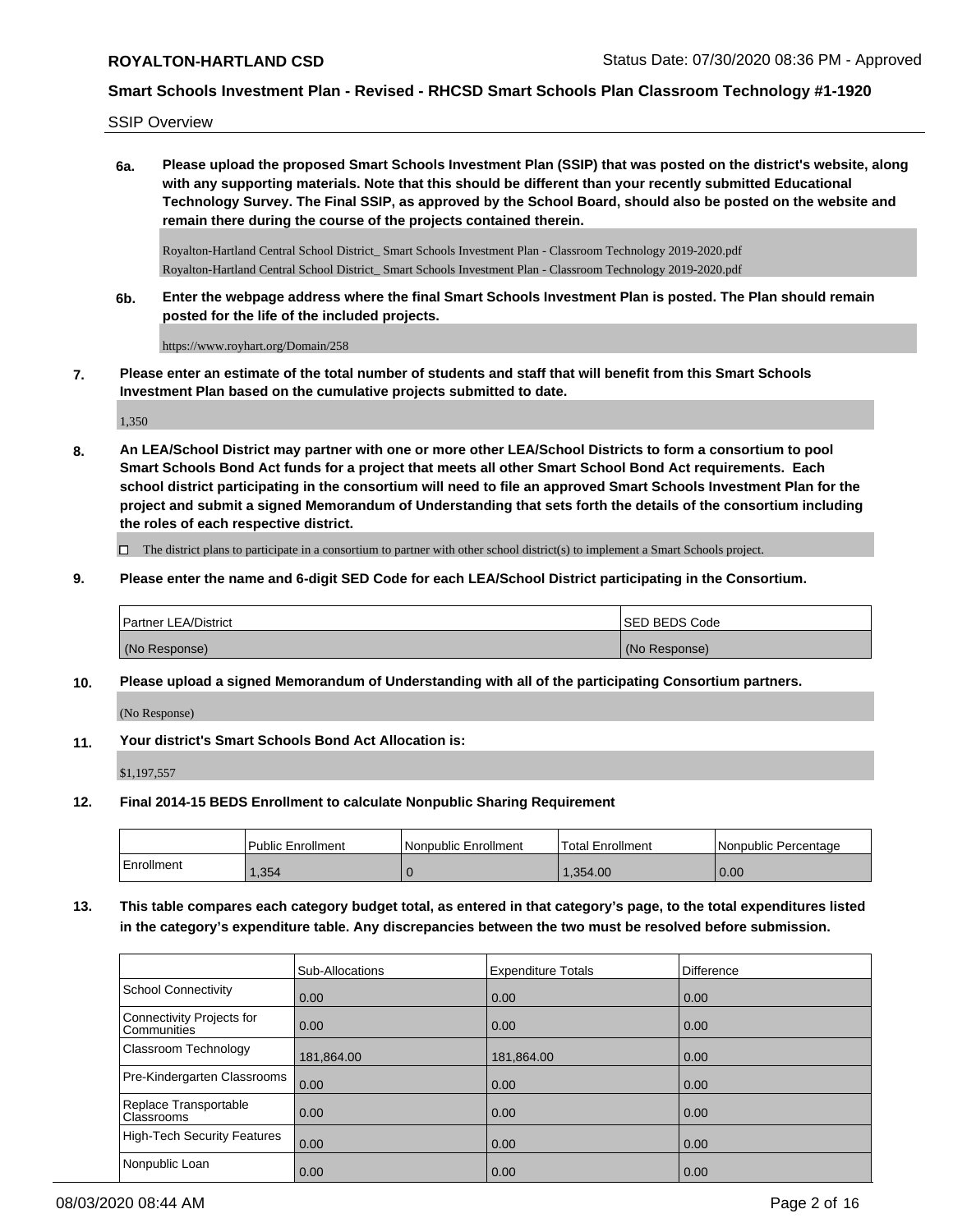SSIP Overview

|         | Sub-Allocations | Expenditure Totals | Difference |
|---------|-----------------|--------------------|------------|
| Totals: | 181,864         | 181,864            |            |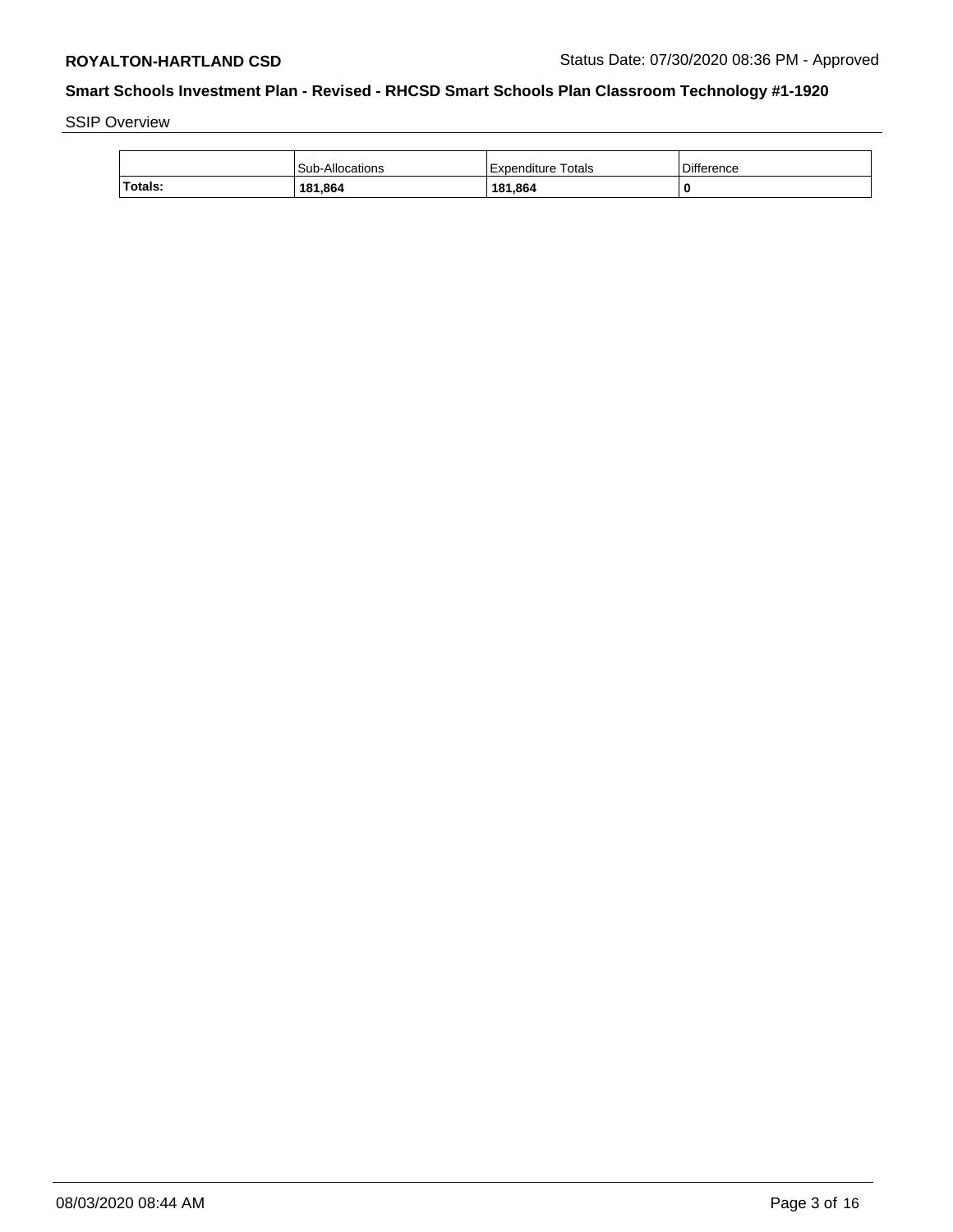School Connectivity

- **1. In order for students and faculty to receive the maximum benefit from the technology made available under the Smart Schools Bond Act, their school buildings must possess sufficient connectivity infrastructure to ensure that devices can be used during the school day. Smart Schools Investment Plans must demonstrate that:**
	- **• sufficient infrastructure that meets the Federal Communications Commission's 100 Mbps per 1,000 students standard currently exists in the buildings where new devices will be deployed, or**
	- **• is a planned use of a portion of Smart Schools Bond Act funds, or**
	- **• is under development through another funding source.**

**Smart Schools Bond Act funds used for technology infrastructure or classroom technology investments must increase the number of school buildings that meet or exceed the minimum speed standard of 100 Mbps per 1,000 students and staff within 12 months. This standard may be met on either a contracted 24/7 firm service or a "burstable" capability. If the standard is met under the burstable criteria, it must be:**

**1. Specifically codified in a service contract with a provider, and**

**2. Guaranteed to be available to all students and devices as needed, particularly during periods of high demand, such as computer-based testing (CBT) periods.**

**Please describe how your district already meets or is planning to meet this standard within 12 months of plan submission.**

(No Response)

**1a. If a district believes that it will be impossible to meet this standard within 12 months, it may apply for a waiver of this requirement, as described on the Smart Schools website. The waiver must be filed and approved by SED prior to submitting this survey.**

 $\Box$  By checking this box, you are certifying that the school district has an approved waiver of this requirement on file with the New York State Education Department.

**2. Connectivity Speed Calculator (Required). If the district currently meets the required speed, enter "Currently Met" in the last box: Expected Date When Required Speed Will be Met.**

|                  | l Number of     | Required Speed | Current Speed in | Expected Speed | Expected Date                        |
|------------------|-----------------|----------------|------------------|----------------|--------------------------------------|
|                  | <b>Students</b> | In Mbps        | <b>Mbps</b>      | to be Attained | When Required                        |
|                  |                 |                |                  |                | Within 12 Months 1Speed Will be Met1 |
| Calculated Speed | (No Response)   | 0.00           | (No Response)    | (No Response)  | l (No Response)                      |

**3. Describe how you intend to use Smart Schools Bond Act funds for high-speed broadband and/or wireless connectivity projects in school buildings.**

(No Response)

**4. Describe the linkage between the district's District Instructional Technology Plan and how the proposed projects will improve teaching and learning. (There should be a link between your response to this question and your responses to Question 1 in Section IV - NYSED Initiatives Alignment: "Explain how the district use of instructional technology will serve as a part of a comprehensive and sustained effort to support rigorous academic standards attainment and performance improvement for students."** 

**Your answer should also align with your answers to the questions in Section II - Strategic Technology Planning and the associated Action Steps in Section III - Action Plan.)**

(No Response)

**5. If the district wishes to have students and staff access the Internet from wireless devices within the school building, or in close proximity to it, it must first ensure that it has a robust Wi-Fi network in place that has sufficient bandwidth to meet user demand.**

**Please describe how you have quantified this demand and how you plan to meet this demand.**

(No Response)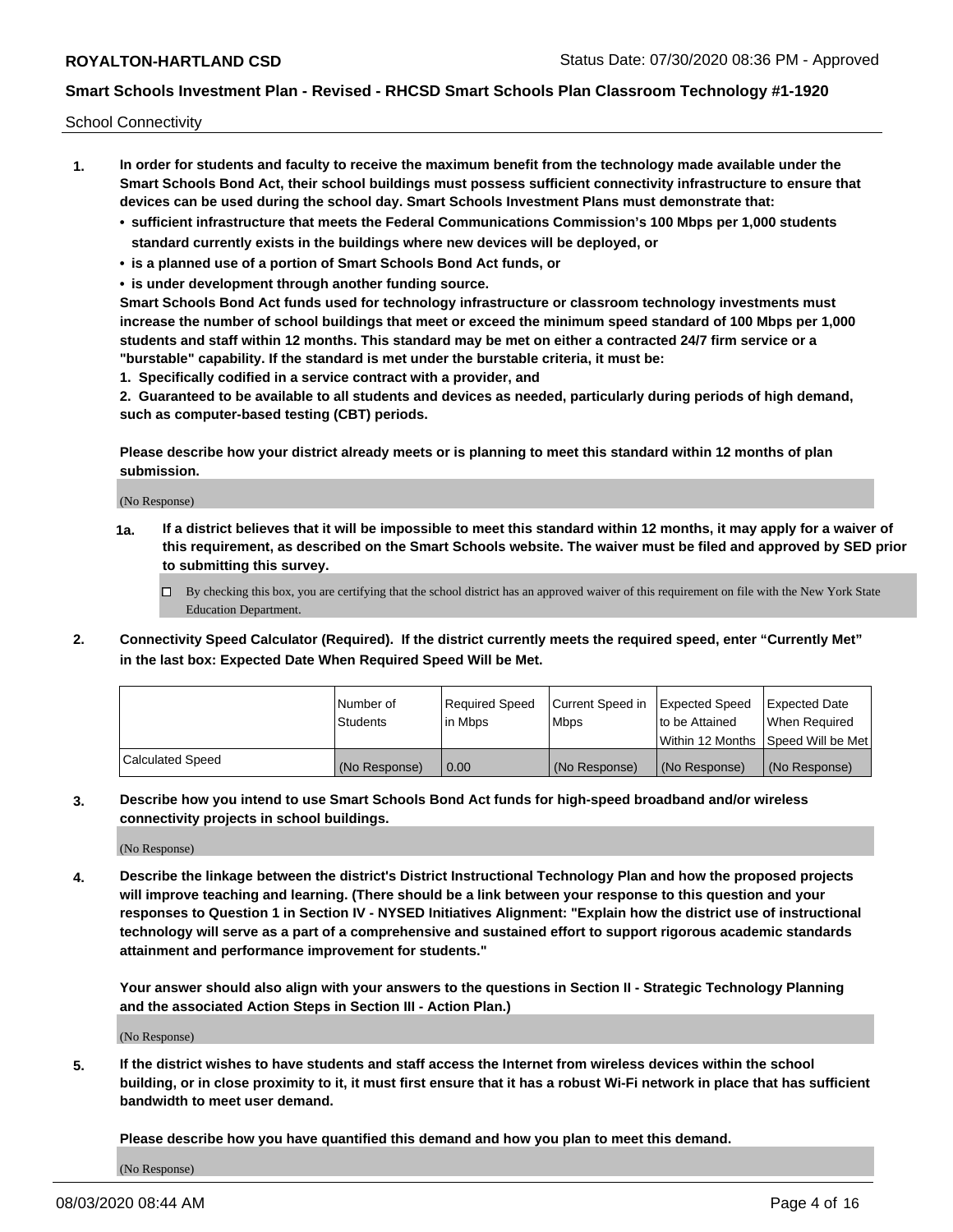School Connectivity

**6. Smart Schools plans with any expenditures in the School Connectivity category require a project number from the Office of Facilities Planning. Districts must submit an SSBA LOI and receive project numbers prior to submitting the SSIP. As indicated on the LOI, some projects may be eligible for a streamlined review and will not require a building permit.**

**Please indicate on a separate row each project number given to you by the Office of Facilities Planning.**

| Project Number |  |
|----------------|--|
| (No Response)  |  |

**7. Certain high-tech security and connectivity infrastructure projects may be eligible for an expedited review process as determined by the Office of Facilities Planning.**

#### **Was your project deemed eligible for streamlined review?**

(No Response)

## **8. Include the name and license number of the architect or engineer of record.**

| Name          | License Number |
|---------------|----------------|
| (No Response) | (No Response)  |

### **9. Public Expenditures – Loanable (Counts toward the nonpublic loan calculation)**

| Select the allowable expenditure type.<br>Repeat to add another item under each type. | <b>PUBLIC</b> Items to be<br>l Purchased | Quantity           | Cost Per Item    | <b>Total Cost</b> |
|---------------------------------------------------------------------------------------|------------------------------------------|--------------------|------------------|-------------------|
| (No Response)                                                                         | (No Response)                            | l (No<br>Response) | (No<br>Response) | $\overline{0.00}$ |
|                                                                                       |                                          | 0                  | 0.00             |                   |

## **10. Public Expenditures – Non-Loanable (Does not count toward nonpublic loan calculation)**

| Select the allowable expenditure<br>type.<br>Repeat to add another item under<br>each type. | <b>PUBLIC</b> Items to be purchased | Quantity      | Cost per Item | <b>Total Cost</b> |
|---------------------------------------------------------------------------------------------|-------------------------------------|---------------|---------------|-------------------|
| (No Response)                                                                               | (No Response)                       | (No Response) | (No Response) | 0.00              |
|                                                                                             |                                     |               | 0.00          |                   |

#### **11. Final 2014-15 BEDS Enrollment to calculate Nonpublic Sharing Requirement (no changes allowed.)**

|            | Public Enrollment | l Nonpublic Enrollment | <b>Total Enrollment</b> | Nonpublic Percentage |
|------------|-------------------|------------------------|-------------------------|----------------------|
| Enrollment | .354              |                        | 1.354.00                | 0.00                 |

### **12. Total Public Budget - Loanable (Counts toward the nonpublic loan calculation)**

|                                                      | Public Allocations | <b>Estimated Nonpublic Loan</b><br>Amount | Estimated Total Sub-Allocations |
|------------------------------------------------------|--------------------|-------------------------------------------|---------------------------------|
| Network/Access Costs                                 | (No Response)      | 0.00                                      | 0.00                            |
| School Internal Connections and<br><b>Components</b> | (No Response)      | 0.00                                      | 0.00                            |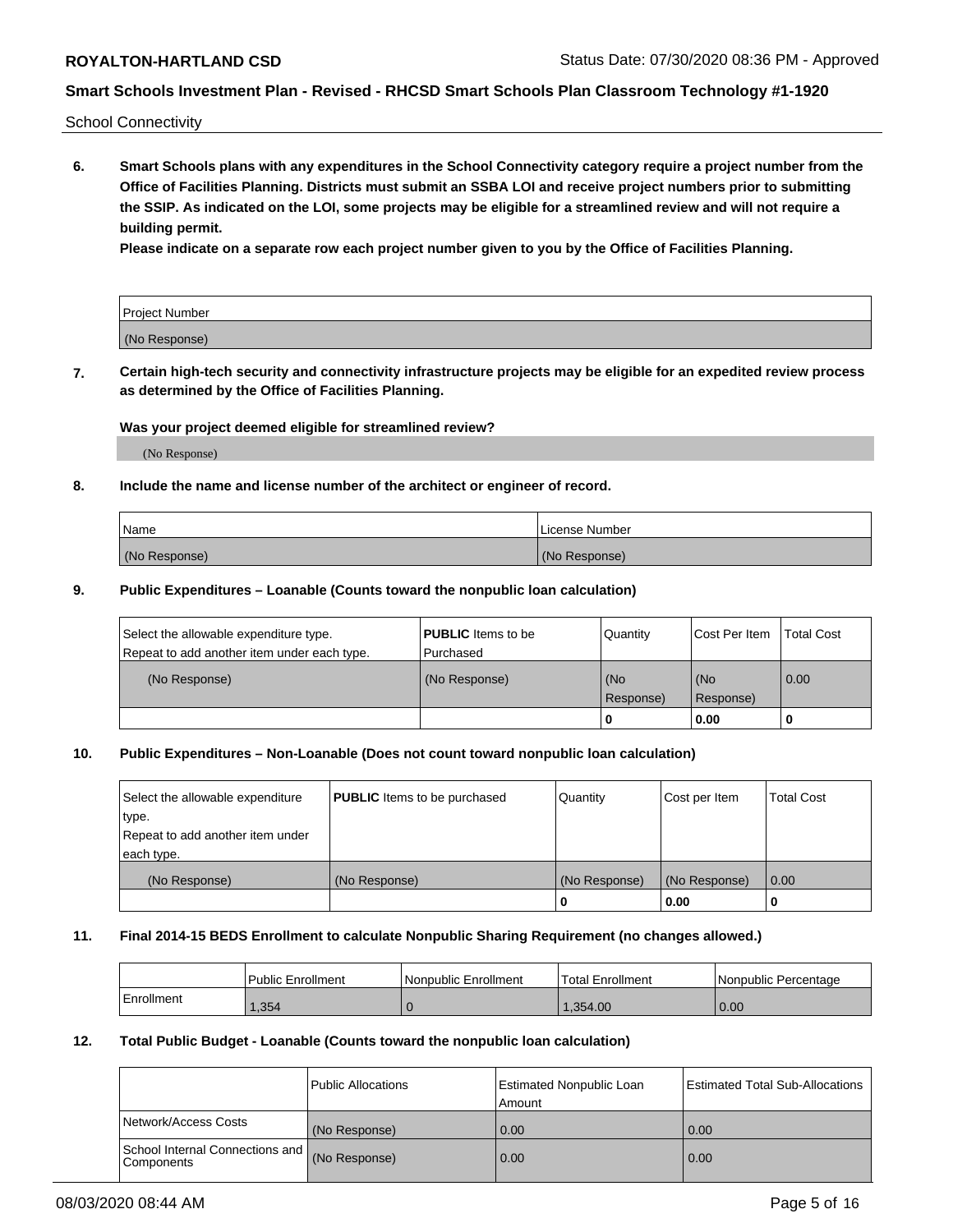School Connectivity

|                | Public Allocations | <b>Estimated Nonpublic Loan</b><br>l Amount | <b>Estimated Total Sub-Allocations</b> |
|----------------|--------------------|---------------------------------------------|----------------------------------------|
| l Other        | (No Response)      | 0.00                                        | 0.00                                   |
| <b>Totals:</b> | 0.00               | 0                                           |                                        |

## **13. Total Public Budget – Non-Loanable (Does not count toward the nonpublic loan calculation)**

|                                                   | Sub-<br>Allocation |
|---------------------------------------------------|--------------------|
|                                                   |                    |
| Network/Access Costs                              | (No Response)      |
| <b>Outside Plant Costs</b>                        | (No Response)      |
| <b>School Internal Connections and Components</b> | (No Response)      |
| Professional Services                             | (No Response)      |
| Testing                                           | (No Response)      |
| <b>Other Upfront Costs</b>                        | (No Response)      |
| <b>Other Costs</b>                                | (No Response)      |
| <b>Totals:</b>                                    | 0.00               |

# **14. School Connectivity Totals**

|                          | Total Sub-Allocations |
|--------------------------|-----------------------|
| Total Loanable Items     | 0.00                  |
| Total Non-Ioanable Items | 0.00                  |
| Totals:                  | 0                     |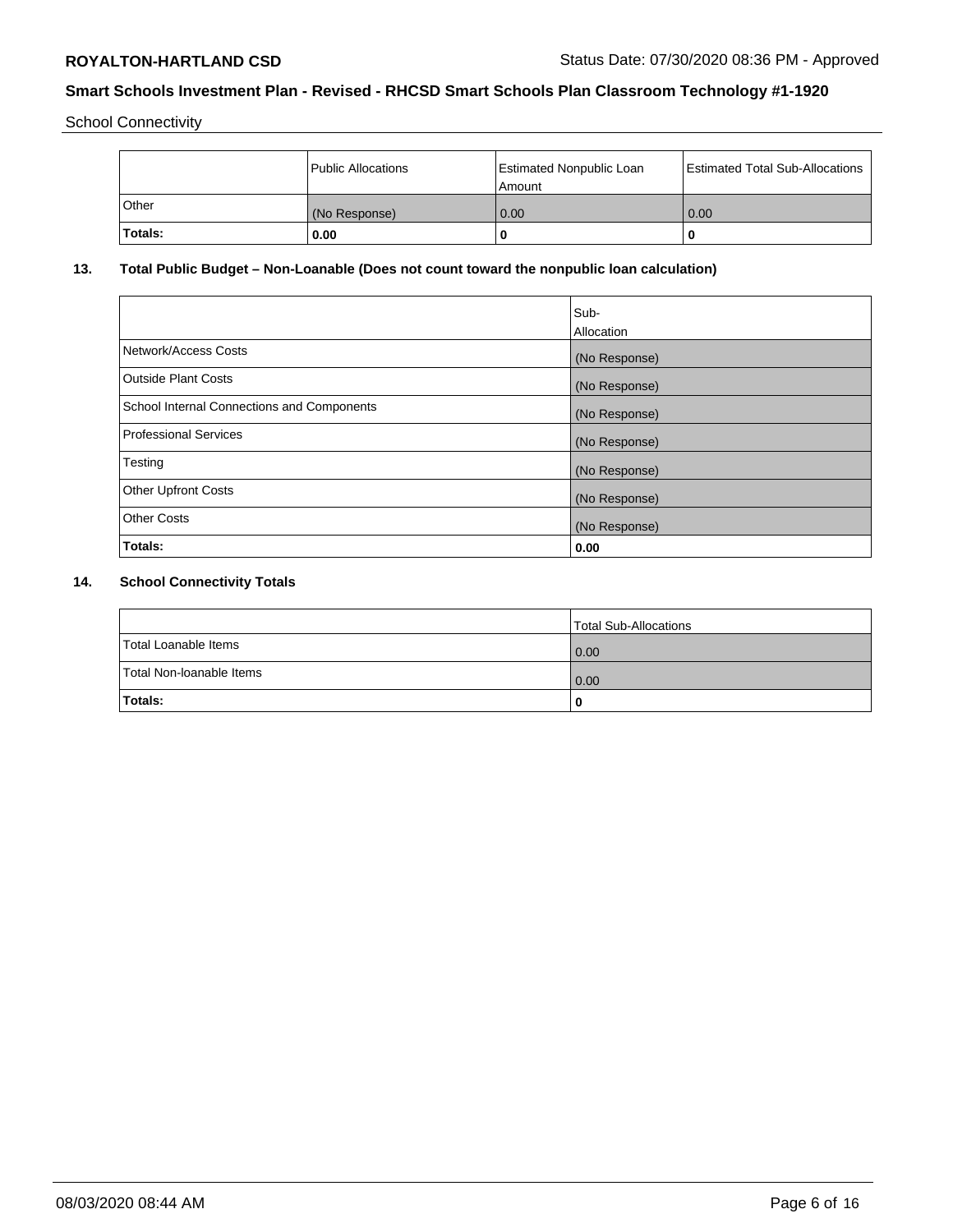Community Connectivity (Broadband and Wireless)

**1. Describe how you intend to use Smart Schools Bond Act funds for high-speed broadband and/or wireless connectivity projects in the community.**

We do not plan to use Smart Schools Bond Act funds for high-speed broadband and/or wireless connectivity projects in the community at this time.

**2. Please describe how the proposed project(s) will promote student achievement and increase student and/or staff access to the Internet in a manner that enhances student learning and/or instruction outside of the school day and/or school building.**

(No Response)

**3. Community connectivity projects must comply with all the necessary local building codes and regulations (building and related permits are not required prior to plan submission).**

 $\Box$  I certify that we will comply with all the necessary local building codes and regulations.

**4. Please describe the physical location of the proposed investment.**

(No Response)

**5. Please provide the initial list of partners participating in the Community Connectivity Broadband Project, along with their Federal Tax Identification (Employer Identification) number.**

| <b>Project Partners</b> | l Federal ID # |
|-------------------------|----------------|
| (No Response)           | (No Response)  |

**6. Please detail the type, quantity, per unit cost and total cost of the eligible items under each sub-category.**

| Select the allowable expenditure | Item to be purchased | Quantity      | Cost per Item | <b>Total Cost</b> |
|----------------------------------|----------------------|---------------|---------------|-------------------|
| type.                            |                      |               |               |                   |
| Repeat to add another item under |                      |               |               |                   |
| each type.                       |                      |               |               |                   |
| (No Response)                    | (No Response)        | (No Response) | (No Response) | 0.00              |
|                                  |                      | o             | 0.00          |                   |

**7. If you are submitting an allocation for Community Connectivity, complete this table.**

**Note that the calculated Total at the bottom of the table must equal the Total allocation for this category that you entered in the SSIP Overview overall budget.**

|                                    | Sub-Allocation |
|------------------------------------|----------------|
| Network/Access Costs               | (No Response)  |
| Outside Plant Costs                | (No Response)  |
| <b>Tower Costs</b>                 | (No Response)  |
| <b>Customer Premises Equipment</b> | (No Response)  |
| <b>Professional Services</b>       | (No Response)  |
| Testing                            | (No Response)  |
| <b>Other Upfront Costs</b>         | (No Response)  |
| <b>Other Costs</b>                 | (No Response)  |
| Totals:                            | 0.00           |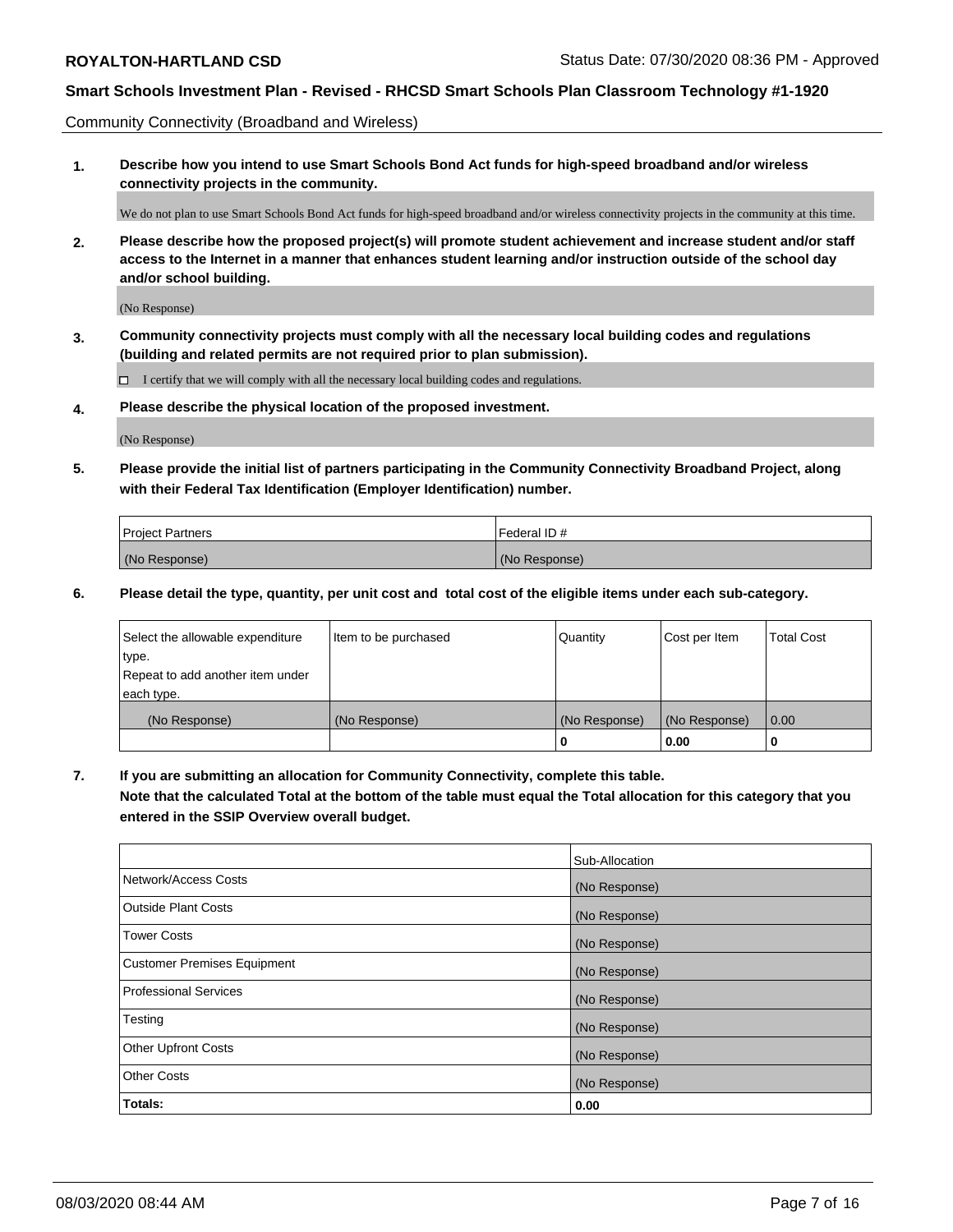### Classroom Learning Technology

**1. In order for students and faculty to receive the maximum benefit from the technology made available under the Smart Schools Bond Act, their school buildings must possess sufficient connectivity infrastructure to ensure that devices can be used during the school day. Smart Schools Investment Plans must demonstrate that sufficient infrastructure that meets the Federal Communications Commission's 100 Mbps per 1,000 students standard currently exists in the buildings where new devices will be deployed, or is a planned use of a portion of Smart Schools Bond Act funds, or is under development through another funding source. Smart Schools Bond Act funds used for technology infrastructure or classroom technology investments must increase the number of school buildings that meet or exceed the minimum speed standard of 100 Mbps per 1,000 students and staff within 12 months. This standard may be met on either a contracted 24/7 firm service or a "burstable" capability. If the standard is met under the burstable criteria, it must be:**

**1. Specifically codified in a service contract with a provider, and**

**2. Guaranteed to be available to all students and devices as needed, particularly during periods of high demand, such as computer-based testing (CBT) periods.**

**Please describe how your district already meets or is planning to meet this standard within 12 months of plan submission.**

**As a precondition to utilizing allocated Smart Schools Bond Act funds, the District has confirmed there is adequate bandwidth in excess of 100 Mbps per 1000 students to sustain the increase of classroom devices. The Royalton-Hartland Central School District is currently equipped with a high speed of 10 GB LAN and 1 GB WAN access through Erie 1 BOCES.**

- **1a. If a district believes that it will be impossible to meet this standard within 12 months, it may apply for a waiver of this requirement, as described on the Smart Schools website. The waiver must be filed and approved by SED prior to submitting this survey.**
	- By checking this box, you are certifying that the school district has an approved waiver of this requirement on file with the New York State Education Department.
- **2. Connectivity Speed Calculator (Required). If the district currently meets the required speed, enter "Currently Met" in the last box: Expected Date When Required Speed Will be Met.**

|                  | l Number of | Required Speed | Current Speed in | Expected Speed | Expected Date                           |
|------------------|-------------|----------------|------------------|----------------|-----------------------------------------|
|                  | Students    | lin Mbps       | <b>Mbps</b>      | to be Attained | When Required                           |
|                  |             |                |                  |                | l Within 12 Months ISpeed Will be Met l |
| Calculated Speed | .300        | 130.00         | 1000             | N/A            | <b>Currently Met</b>                    |

**3. If the district wishes to have students and staff access the Internet from wireless devices within the school building, or in close proximity to it, it must first ensure that it has a robust Wi-Fi network in place that has sufficient bandwidth to meet user demand.**

**Please describe how you have quantified this demand and how you plan to meet this demand.**

**Network Infrastructure including wireless access has been updated over the last five years and a plan to expand the wireless capacity using E-rate funds and potentially capital projects has been proposed and submitted for approval by the Universal Service Administrative Company. While current wireless access adequately provides high levels of throughput for devices and will adequately support the additional devices proposed in this plan, the upgraded wireless system will provide improved speed and reliability for additional devices acquired in future years. Network traffic is regularly monitored and managed to provide high quality transmission for all devices.**

**4. All New York State public school districts are required to complete and submit an Instructional Technology Plan survey to the New York State Education Department in compliance with Section 753 of the Education Law and per Part 100.12 of the Commissioner's Regulations.**

**Districts that include educational technology purchases as part of their Smart Schools Investment Plan must have a submitted and approved Instructional Technology Plan survey on file with the New York State Education Department.**

By checking this box, you are certifying that the school district has an approved Instructional Technology Plan survey on file with the New York State Education Department.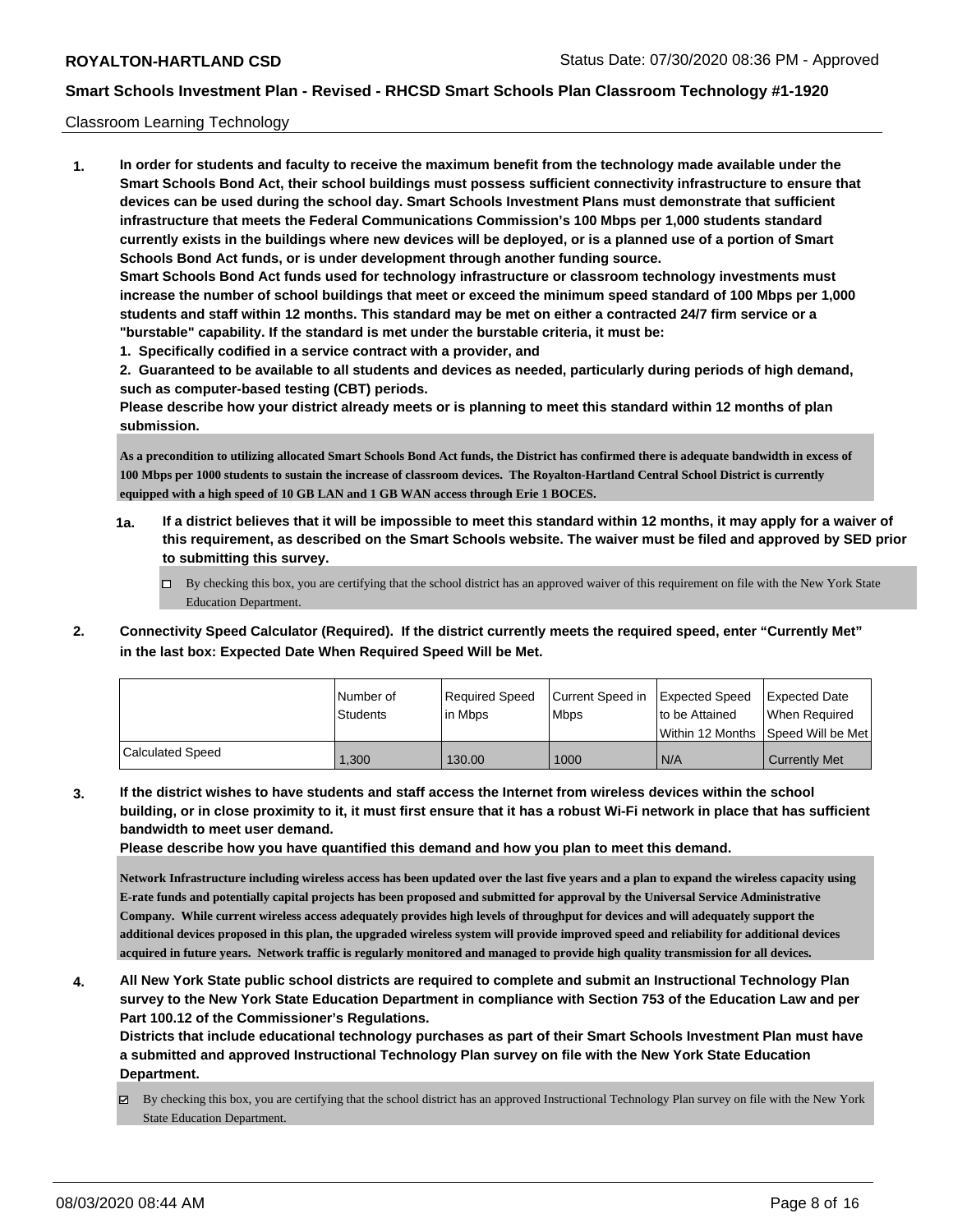### Classroom Learning Technology

**5. Describe the devices you intend to purchase and their compatibility with existing or planned platforms or systems. Specifically address the adequacy of each facility's electrical, HVAC and other infrastructure necessary to install and support the operation of the planned technology.**

**The District will seek approval for purchases in the classroom technology category. The district plans to purchase 70" interactive panels to drive classroom instruction, enhance learning opportunities and improve classroom technology integration. The interactive smart panels will be installed at the elementary, middle and high school buildings to assist in classroom instruction. The interactive panels will replace current projector and screen technology to provide optimal support of mobile device integration and interactivity for teaching and learning. These interactive panels are fully compatible with existing platforms and systems including chromebooks, iPads, laptops and Microsoft surface tablets. These interactive panels will also provide a seamless interface between desktop computers and use of instructional software including but not limited to Google Classroom, Microsoft Office 365, Schoology, Smart Notebook, web-based instructional resources, digital literacy solutions, digital citizen initiatives, online assessment readiness, real-time review, virtual field trips, formative assessment applications and presentation of student work and instructional materials. The interactive panels will also provide a medium as teachers incorporate more digital content into their curricula, as well as utilize online learning management systems. These devices will be compatible with our current network infrastructure including hardwire connection to our local area network.**

**The implementation of digital classroom solutions for teachers increases the need for student device accessibility. The district currently has some mobile devices, but would like to provide greater access to support the adoption of learning management systems and digital instructional strategies. To support teaching and learning in each school building through provision of mobile computing access for teachers and students, this proposal includes the acquisition of chromebooks, iPads and secure charging stations.**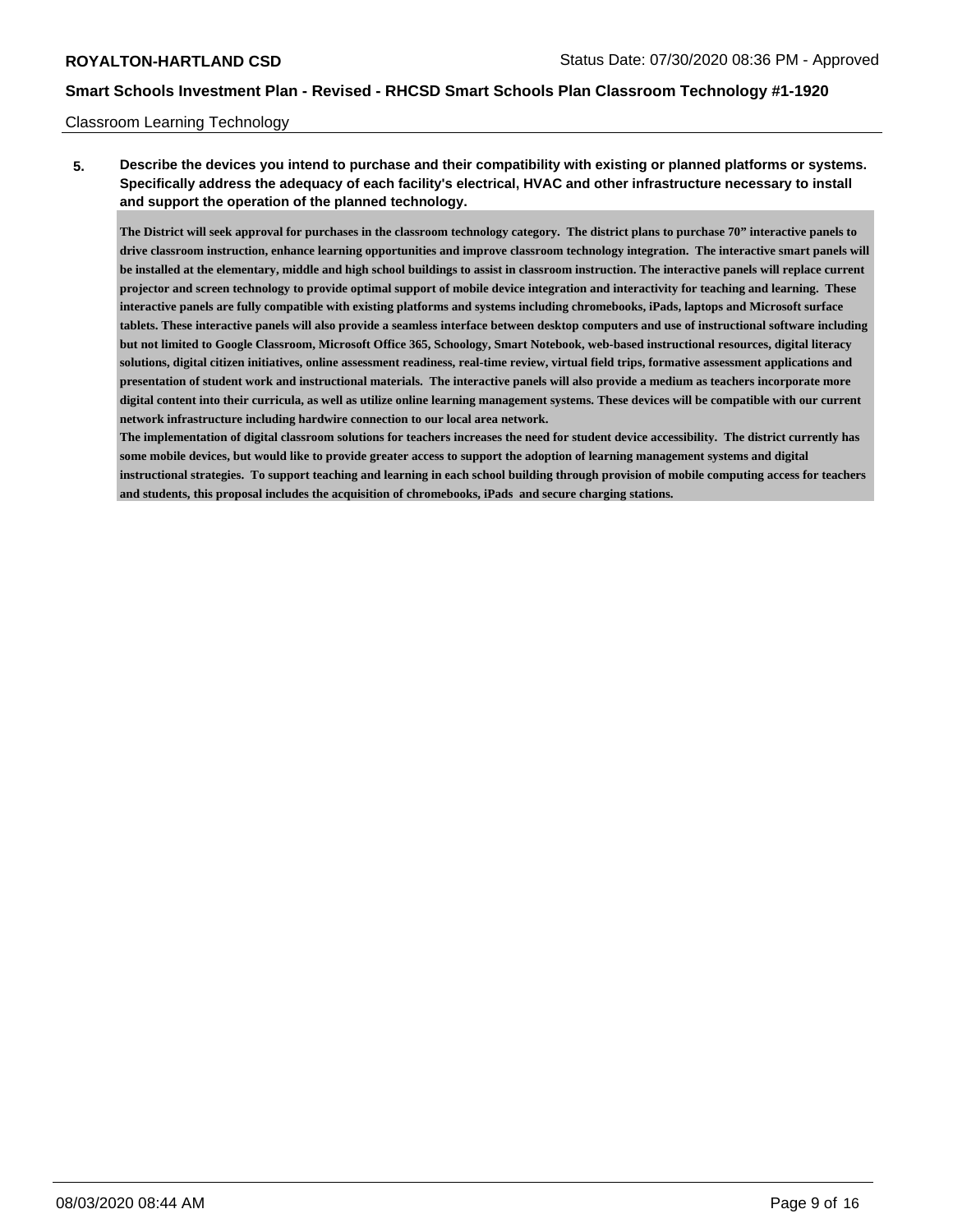### Classroom Learning Technology

- **6. Describe how the proposed technology purchases will:**
	- **> enhance differentiated instruction;**
	- **> expand student learning inside and outside the classroom;**
	- **> benefit students with disabilities and English language learners; and**
	- **> contribute to the reduction of other learning gaps that have been identified within the district.**

**The expectation is that districts will place a priority on addressing the needs of students who struggle to succeed in a rigorous curriculum. Responses in this section should specifically address this concern and align with the district's Instructional Technology Plan (in particular Question 2 of E. Curriculum and Instruction: "Does the district's instructional technology plan address the needs of students with disabilities to ensure equitable access to instruction, materials and assessments?" and Question 3 of the same section: "Does the district's instructional technology plan address the provision of assistive technology specifically for students with disabilities to ensure access to and participation in the general curriculum?")**

**In addition, describe how the district ensures equitable access to instruction, materials and assessments and participation in the general curriculum for both SWD and English Language Learners/Multilingual Learners (ELL/MLL) students.**

#### **Enhance differentiated instruction**

**The District has implemented technology tools and a wide range of technology resources to improve instructional practices and provide new learning opportunities across all three schools. Technology can be an influential tool for actively engaging learners at all levels. The use of technology tools in the classroom allows teachers to individualize learning and provide differentiated instructional techniques tailored to the needs of each student. Technological tools can help transform learning processes and provide extensions for content, review, collaboration, assessment and access. District staff continually identify achievement gaps and focuses technology implementations to improve these areas. The District Director of Special Education works collaboratively with the technology staff to provide assistive technology tools as needs are determined.**

**Expand student learning inside and outside the classroom**

**Interactive classroom panels will increase student engagement and provide opportunities to enhance differentiated instruction through the provision of simultaneous, multi-touch student manipulation, small group work centers or whole group instruction. Students in need of support can use the interactive panels independently in a format that is challenging yet engaging. Students will be provided with individual support and enrichment through the use of video presentations or interactive applications to help solve problems and provide enhanced, differentiated learning opportunities. The interactive panels purchased will be placed in high needs areas throughout the district including classrooms, Academic Intervention Services classrooms, Special Education classrooms and other identified areas where this technology will improve teaching and learning. These students will benefit the most from the use of the interactive hardware and software included with the panels. Students within these classrooms are typically in a small group setting, which will help the teacher differentiate learning for students. Benefit students with disabilities and ELLs**

**English Language Learners will be provided with specialized interactive applications and learning tools to develop proficiency with this alternative learning interface. District Special Education, Response to Intervention and student management systems will keep instructional staff aware of special needs, individualized education program requirements, interventions and special program initiatives for students. Instructional and identified support staff will be provided with special needs classifications and guidelines appropriate to the services they provide.**

**Contribute to the reduction of other learning gaps that have been identified within the district**

**The acquisition of additional mobile devices and student personal devices connecting with the interactive panels will support flipped learning initiatives, presentation of work and real-time, formative assessments. The opportunity for integration of blended instructional practices, collaboration and virtual experiences will expand teaching and learning strategies. The contribution of these versatile technology tools will assist in reducing learning gaps and provide ease of access and integration of instructional software resources. Student access to Chromebooks, iPads, laptops, and other tools will provide greater interactivity, support learning mechanisms and facilitate effective learning management system initiatives and digital classroom implementations. Students with disabilities will experience increased access in an enhanced learning environment through the versatility of the panel as a collaborative table device or specialized configurations. Mobile devices and interactive classroom panels provide alternative and stimulating interfaces to enhance the learning experience for students with specialized learning needs. Technology accommodations will be provided as determined for each student to allow access to physical, behavioral or educational programs and applications required to meet individual needs.**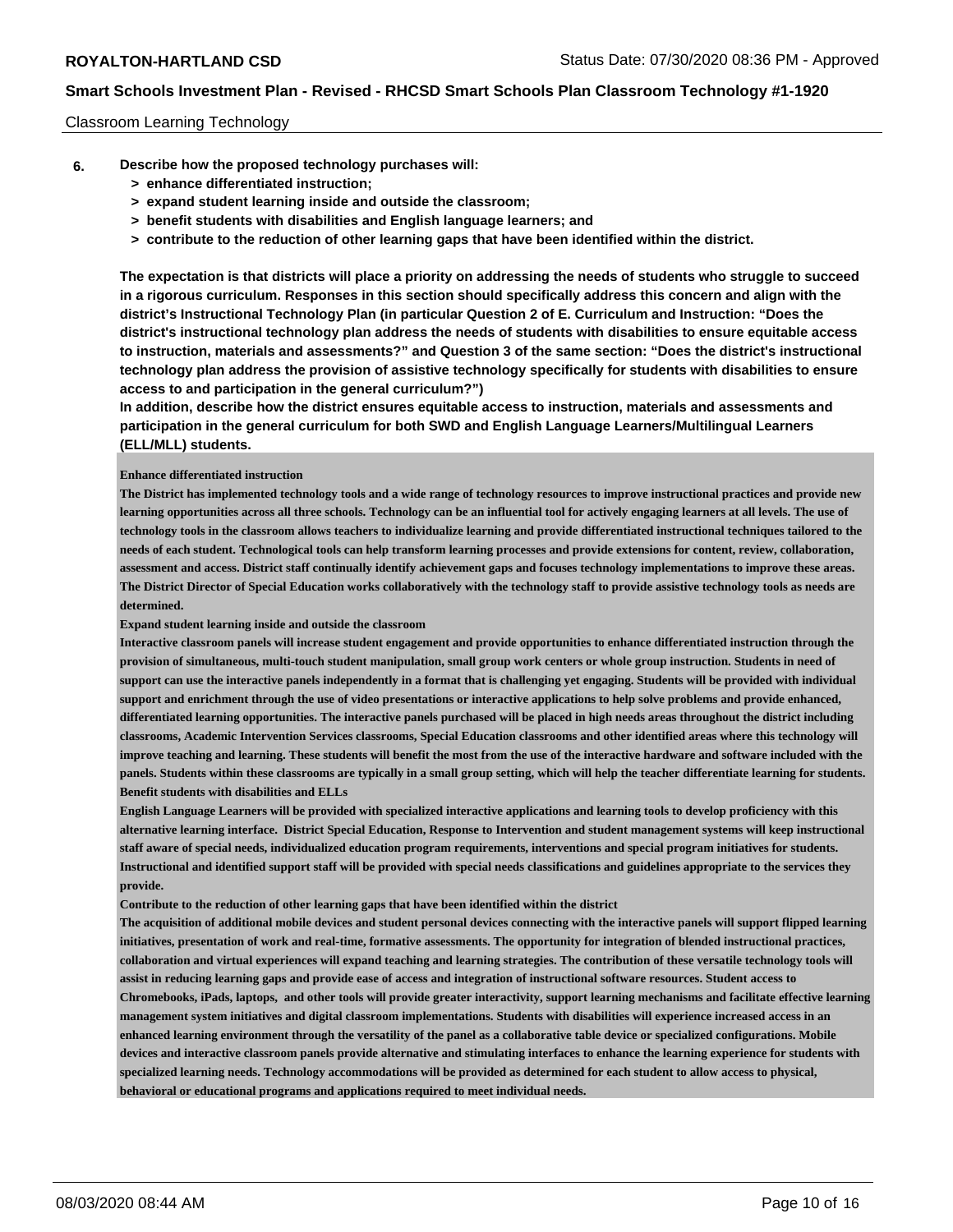#### Classroom Learning Technology

**7. Where appropriate, describe how the proposed technology purchases will enhance ongoing communication with parents and other stakeholders and help the district facilitate technology-based regional partnerships, including distance learning and other efforts.**

**The proposal for classroom technology through the Smart Schools Bond Act will greatly increase capacity for teaching and learning through the facilitation of blended learning, distance learning opportunities, online conferencing and homebound instruction. The purchase of the interactive classroom panels and mobile computing devices will enhance ongoing communication with students and parents through the implementation of online, digital classroom environments where students and parents can access course descriptions, assignments, grades, content, assessments, presentations, resources and interact with the classroom teacher(s). The facilitation of technology-based regional partnerships can also be fostered through the panel interface. The interactive panels will provide engaging experience for virtual field trips, video conferencing, collaborative projects and live announcements throughout the district. The interactive panels allow students to present work to parents, board members and other stakeholder groups. As they are internet compatible, they will facilitate communication via Skype or other programs such that students and teachers are able to communicate with regional partners. The use of mobile devices for the purpose of communication will become instrumental for access of digital content and resources from any location including the ability to download content for use in an area where Internet may not be available. This is extremely important as this is a rural district and direct communication is limited due to distance. The development of community technology awareness training sessions, adult education programs and student technology fairs to showcase projects and initiatives will be an extension of the instructional devices acquired to communicate and educate parents and community members. The district is also working with several higher learning institutions including Niagara County Community College, Niagara University, University at Buffalo and Rochester Institute of Technology to provide higher and advanced learning experiences for our students.**

**8. Describe the district's plan to provide professional development to ensure that administrators, teachers and staff can employ the technology purchased to enhance instruction successfully.**

**Note: This response should be aligned and expanded upon in accordance with your district's response to Question 1 of F. Professional Development of your Instructional Technology Plan: "Please provide a summary of professional development offered to teachers and staff, for the time period covered by this plan, to support technology to enhance teaching and learning. Please include topics, audience and method of delivery within your summary."**

**Professional development is a critical component of the District Instructional Technology Plan and the District Smart Schools Investment Plan. It is offered to the Royalton-Hartland Central School District teachers and staff in an ongoing growth process. Their needs are what drive our professional development offerings. Resources for professional development include:**

- **• BOCES curriculum developers**
- **• Content specialists**
- **• CSLO Technology specialists**
- **• Erie1 BOCES RIC support**
- **• O-N BOCES support**
- **• Webinars**
- **• Trainings from individual companies for hardware and software support**
- **• Turn-key trainings from district staff**

**The commitment to provide professional development in a variety of ways allows staff to learn how to utilize technology tools and resources to develop innovative instructional methods. We offer both building and individual training. Teachers may work in groups in a specific area or on their own. In addition to these options, we have increased our staff to include a full time district level Technology Integrator. Teachers now also have the opportunity to expand their professional development through working directly with this person on integrating technology including but not limited to Google Apps for Education, Web 2.0 tools and a host of program specific professional development into their instruction.**

- **9. Districts must contact one of the SUNY/CUNY teacher preparation programs listed on the document on the left side of the page that supplies the largest number of the district's new teachers to request advice on innovative uses and best practices at the intersection of pedagogy and educational technology.**
	- By checking this box, you certify that you have contacted the SUNY/CUNY teacher preparation program that supplies the largest number of your new teachers to request advice on these issues.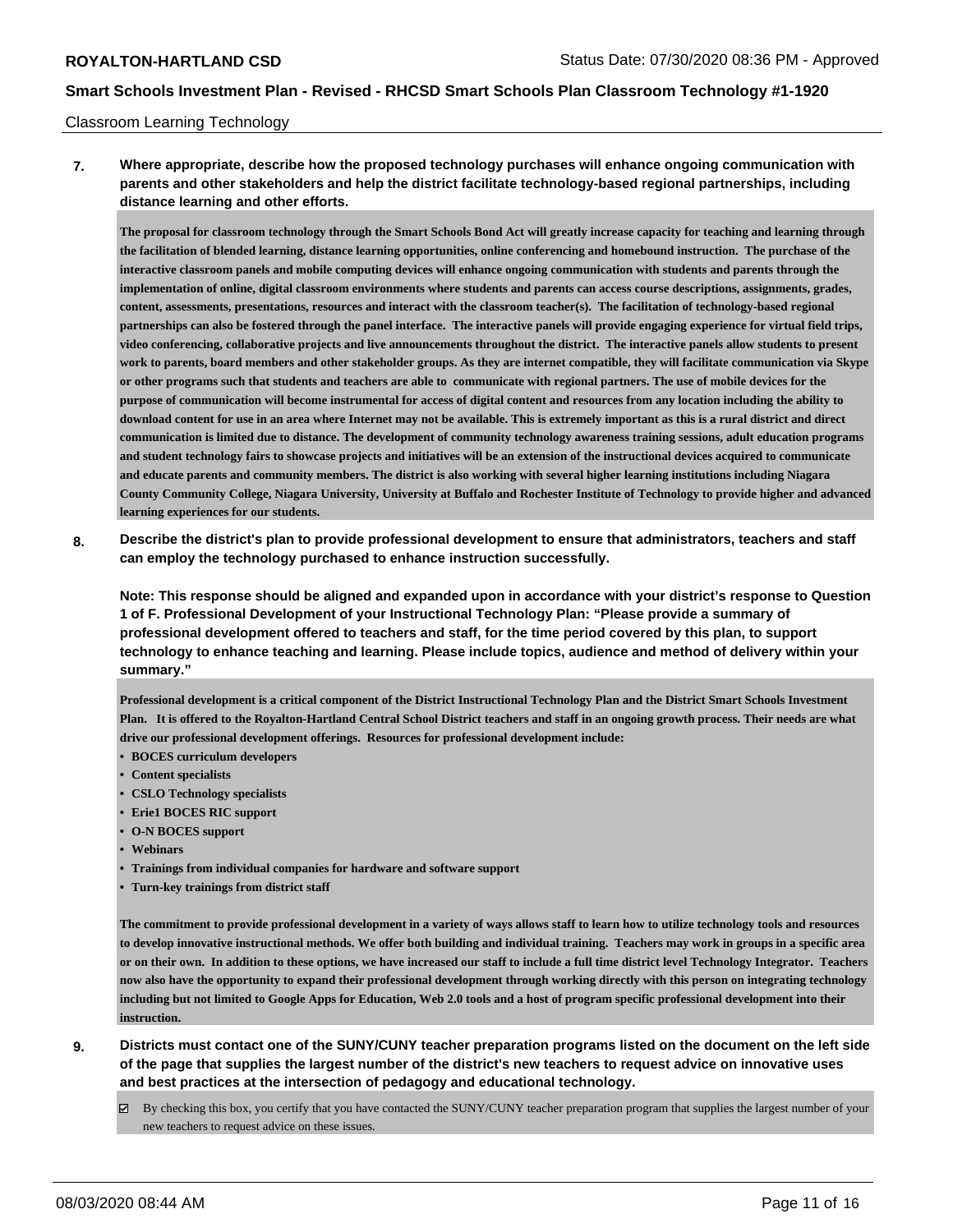Classroom Learning Technology

**9a. Please enter the name of the SUNY or CUNY Institution that you contacted.**

University at Buffalo

**9b. Enter the primary Institution phone number.**

716-645-2000

**9c. Enter the name of the contact person with whom you consulted and/or will be collaborating with on innovative uses of technology and best practices.**

Bobbie Finnochio

**10. To ensure the sustainability of technology purchases made with Smart Schools funds, districts must demonstrate a long-term plan to maintain and replace technology purchases supported by Smart Schools Bond Act funds. This sustainability plan shall demonstrate a district's capacity to support recurring costs of use that are ineligible for Smart Schools Bond Act funding such as device maintenance, technical support, Internet and wireless fees, maintenance of hotspots, staff professional development, building maintenance and the replacement of incidental items. Further, such a sustainability plan shall include a long-term plan for the replacement of purchased devices and equipment at the end of their useful life with other funding sources.**

By checking this box, you certify that the district has a sustainability plan as described above.

**11. Districts must ensure that devices purchased with Smart Schools Bond funds will be distributed, prepared for use, maintained and supported appropriately. Districts must maintain detailed device inventories in accordance with generally accepted accounting principles.**

 $\boxtimes$  By checking this box, you certify that the district has a distribution and inventory management plan and system in place.

**12. Please detail the type, quantity, per unit cost and total cost of the eligible items under each sub-category.**

| Select the allowable expenditure<br>type. | Item to be Purchased     | Quantity | Cost per Item | <b>Total Cost</b> |
|-------------------------------------------|--------------------------|----------|---------------|-------------------|
| Repeat to add another item under          |                          |          |               |                   |
| each type.                                |                          |          |               |                   |
| Interactive Whiteboards                   | <b>Cleartouch Panels</b> | 23       | 5,158.00      | 118,634.00        |
| <b>Tablet Computers</b>                   | Ipads                    | 100      | 279.31        | 27,931.00         |
| <b>Laptop Computers</b>                   | Chromebooks              | 100      | 309.00        | 30,900.00         |
| <b>Other Costs</b>                        | Ipad cases               | 100      | 14.99         | 1,499.00          |
| <b>Other Costs</b>                        | Google Licenses          | 100      | 25.00         | 2,500.00          |
| <b>Other Costs</b>                        | <b>Jamf Licenses</b>     | 100      | 4.00          | 400.00            |
|                                           |                          | 523      | 5,790.30      | 181,864           |

## **13. Final 2014-15 BEDS Enrollment to calculate Nonpublic Sharing Requirement (no changes allowed.)**

|            | Public Enrollment | Nonpublic Enrollment | Total Enrollment | Nonpublic<br>Percentage |
|------------|-------------------|----------------------|------------------|-------------------------|
| Enrollment | ,354              |                      | 1.354.00         | 0.00                    |

#### **14. If you are submitting an allocation for Classroom Learning Technology complete this table.**

|                         | Public School Sub-Allocation | Estimated Nonpublic Loan<br>Amount<br>(Based on Percentage Above) | Estimated Total Public and<br>Nonpublic Sub-Allocation |
|-------------------------|------------------------------|-------------------------------------------------------------------|--------------------------------------------------------|
| Interactive Whiteboards | 118.634.00                   | 0.00                                                              | 118.634.00                                             |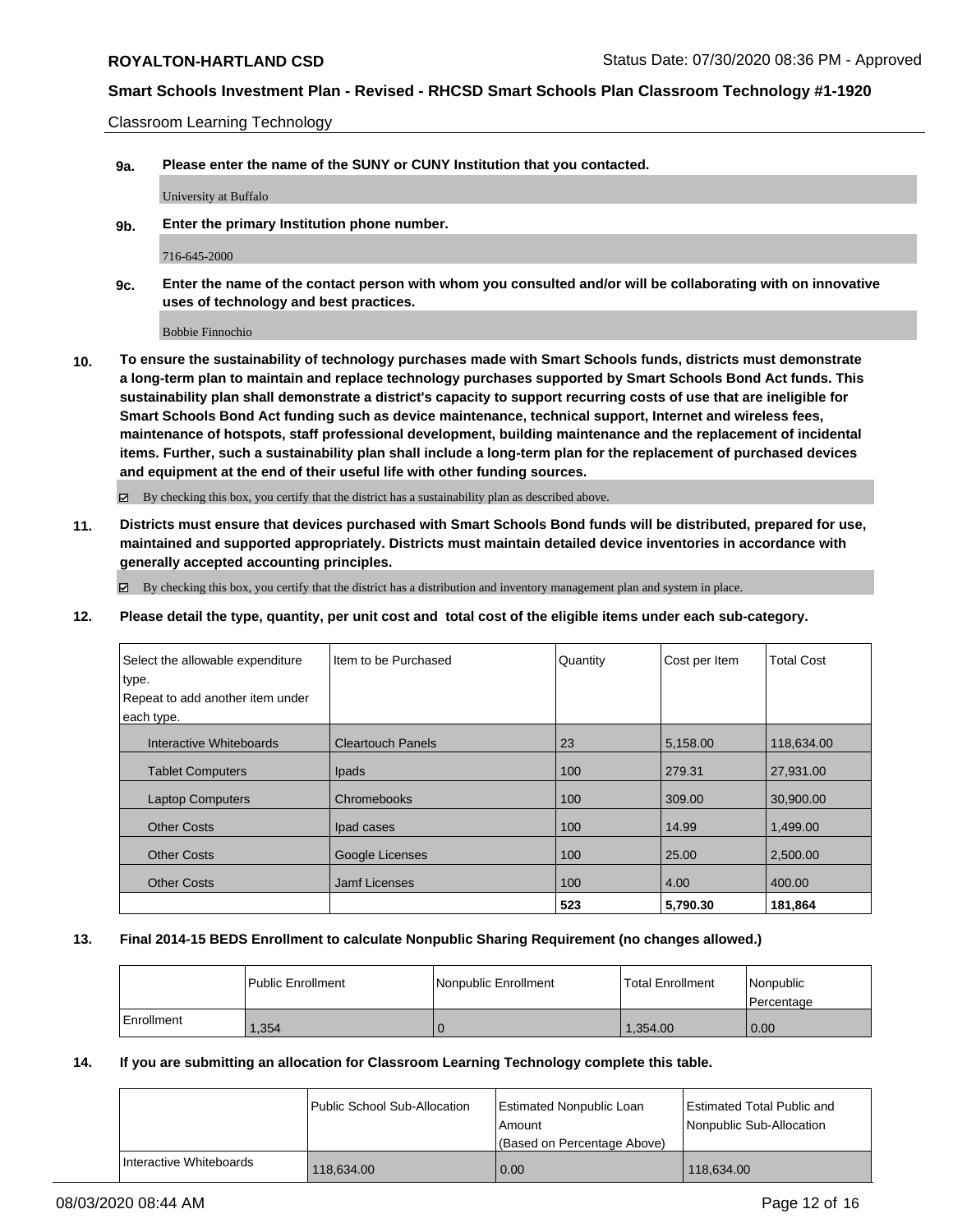Classroom Learning Technology

|                          | Public School Sub-Allocation | <b>Estimated Nonpublic Loan</b><br>Amount<br>(Based on Percentage Above) | <b>Estimated Total Public and</b><br>Nonpublic Sub-Allocation |
|--------------------------|------------------------------|--------------------------------------------------------------------------|---------------------------------------------------------------|
| <b>Computer Servers</b>  | 0.00                         | 0.00                                                                     | 0.00                                                          |
| <b>Desktop Computers</b> | 0.00                         | 0.00                                                                     | 0.00                                                          |
| <b>Laptop Computers</b>  | 30,900.00                    | 0.00                                                                     | 30,900.00                                                     |
| <b>Tablet Computers</b>  | 27,931.00                    | 0.00                                                                     | 27,931.00                                                     |
| <b>Other Costs</b>       | 4,399.00                     | 0.00                                                                     | 4,399.00                                                      |
| Totals:                  | 181,864.00                   | 0                                                                        | 181,864                                                       |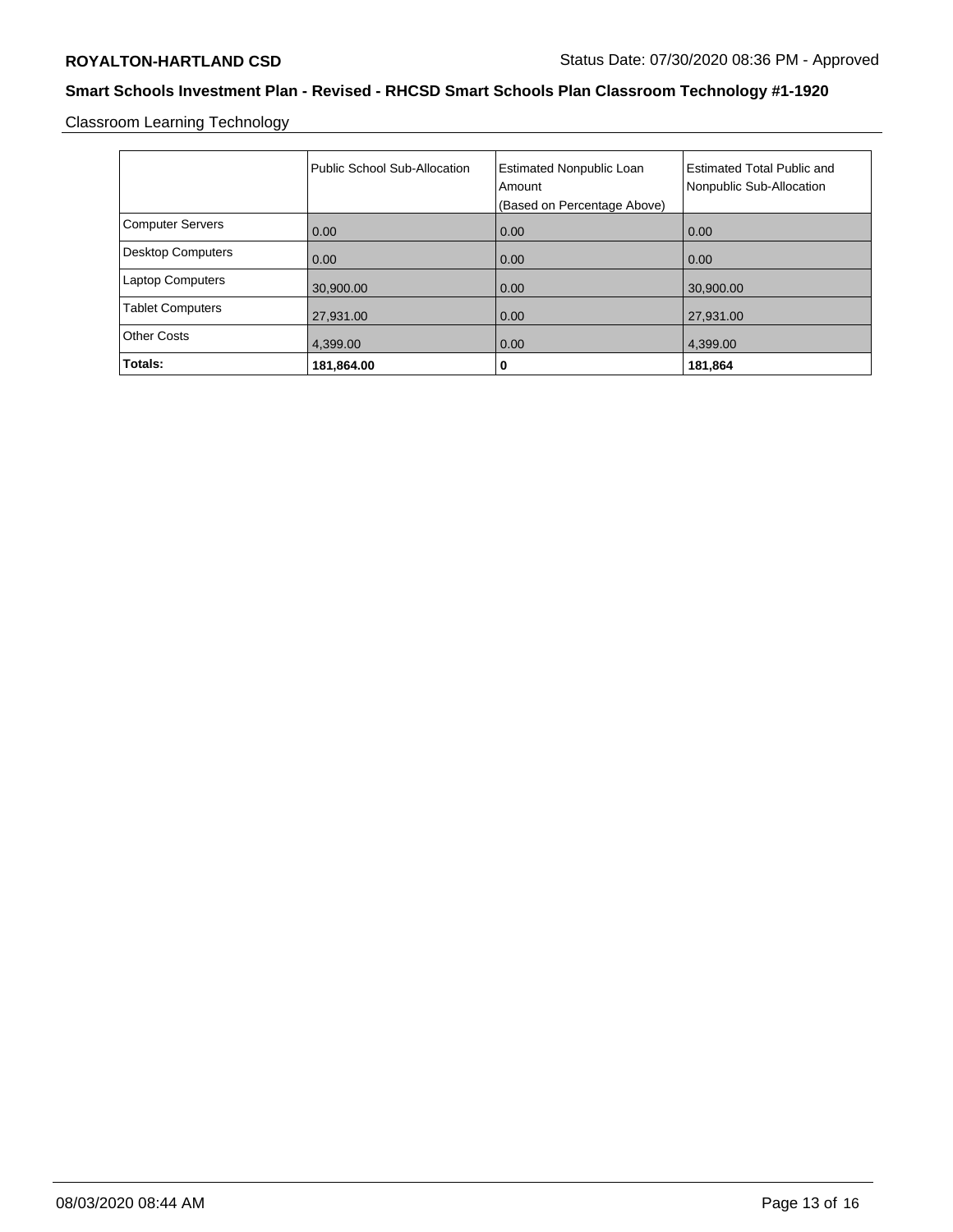### Pre-Kindergarten Classrooms

**1. Provide information regarding how and where the district is currently serving pre-kindergarten students and justify the need for additional space with enrollment projections over 3 years.**

(No Response)

- **2. Describe the district's plan to construct, enhance or modernize education facilities to accommodate prekindergarten programs. Such plans must include:**
	- **Specific descriptions of what the district intends to do to each space;**
	- **An affirmation that new pre-kindergarten classrooms will contain a minimum of 900 square feet per classroom;**
	- **The number of classrooms involved;**
	- **The approximate construction costs per classroom; and**
	- **Confirmation that the space is district-owned or has a long-term lease that exceeds the probable useful life of the improvements.**

(No Response)

**3. Smart Schools Bond Act funds may only be used for capital construction costs. Describe the type and amount of additional funds that will be required to support ineligible ongoing costs (e.g. instruction, supplies) associated with any additional pre-kindergarten classrooms that the district plans to add.**

(No Response)

**4. All plans and specifications for the erection, repair, enlargement or remodeling of school buildings in any public school district in the State must be reviewed and approved by the Commissioner. Districts that plan capital projects using their Smart Schools Bond Act funds will undergo a Preliminary Review Process by the Office of Facilities Planning.**

**Please indicate on a separate row each project number given to you by the Office of Facilities Planning.**

| Project Number |  |
|----------------|--|
| (No Response)  |  |
|                |  |

**5. Please detail the type, quantity, per unit cost and total cost of the eligible items under each sub-category.**

| Select the allowable expenditure | Item to be purchased | Quantity      | Cost per Item | <b>Total Cost</b> |
|----------------------------------|----------------------|---------------|---------------|-------------------|
| type.                            |                      |               |               |                   |
| Repeat to add another item under |                      |               |               |                   |
| each type.                       |                      |               |               |                   |
| (No Response)                    | (No Response)        | (No Response) | (No Response) | 0.00              |
|                                  |                      | U             | 0.00          |                   |

**6. If you have made an allocation for Pre-Kindergarten Classrooms, complete this table. Note that the calculated Total at the bottom of the table must equal the Total allocation for this category that you entered in the SSIP Overview overall budget.**

|                                          | Sub-Allocation |
|------------------------------------------|----------------|
| Construct Pre-K Classrooms               | (No Response)  |
| Enhance/Modernize Educational Facilities | (No Response)  |
| <b>Other Costs</b>                       | (No Response)  |
| Totals:                                  | 0.00           |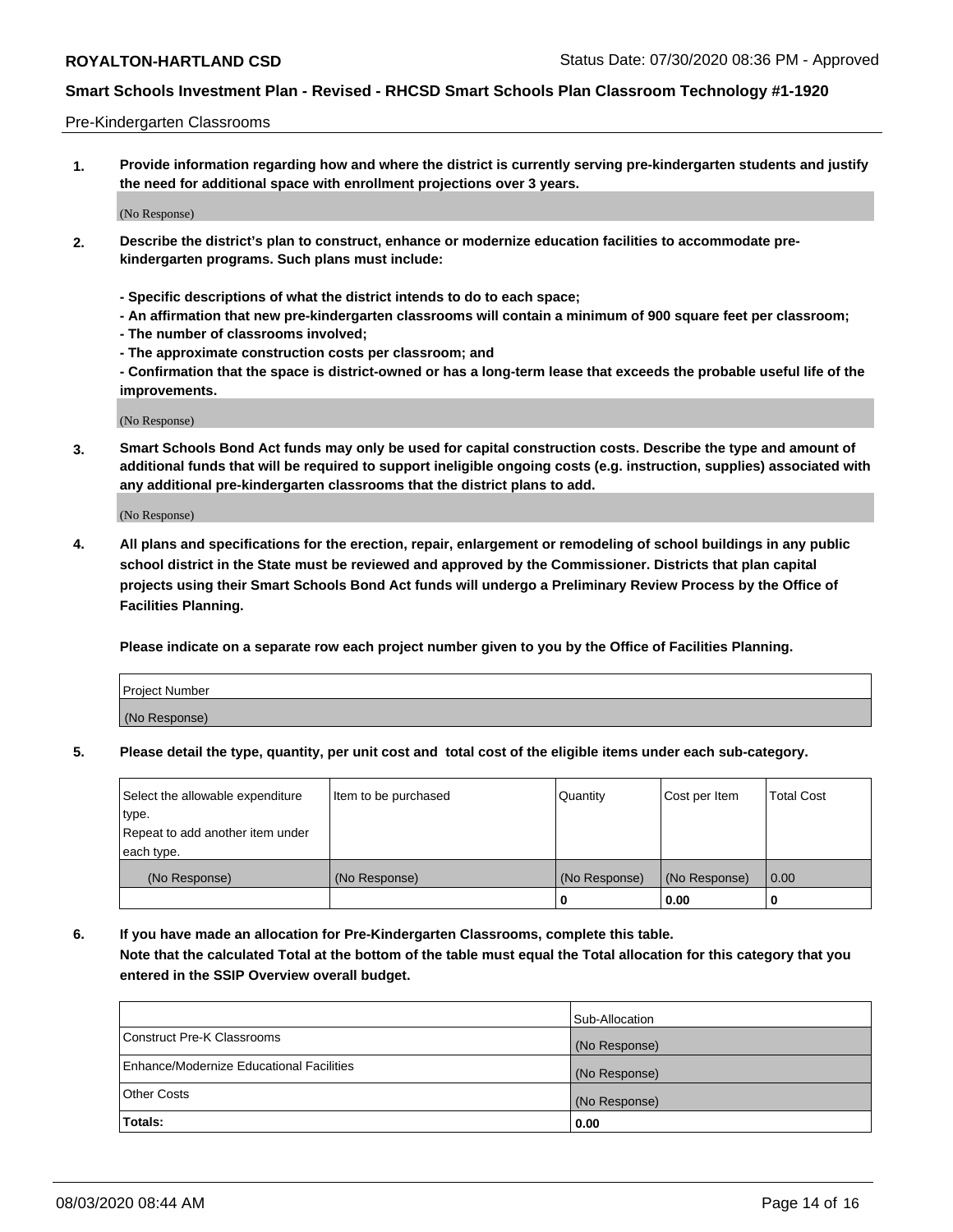Replace Transportable Classrooms

**1. Describe the district's plan to construct, enhance or modernize education facilities to provide high-quality instructional space by replacing transportable classrooms.**

(No Response)

**2. All plans and specifications for the erection, repair, enlargement or remodeling of school buildings in any public school district in the State must be reviewed and approved by the Commissioner. Districts that plan capital projects using their Smart Schools Bond Act funds will undergo a Preliminary Review Process by the Office of Facilities Planning.**

**Please indicate on a separate row each project number given to you by the Office of Facilities Planning.**

| Project Number |  |
|----------------|--|
|                |  |
| (No Response)  |  |

**3. For large projects that seek to blend Smart Schools Bond Act dollars with other funds, please note that Smart Schools Bond Act funds can be allocated on a pro rata basis depending on the number of new classrooms built that directly replace transportable classroom units.**

**If a district seeks to blend Smart Schools Bond Act dollars with other funds describe below what other funds are being used and what portion of the money will be Smart Schools Bond Act funds.**

(No Response)

**4. Please detail the type, quantity, per unit cost and total cost of the eligible items under each sub-category.**

| Select the allowable expenditure | Item to be purchased | Quantity      | Cost per Item | Total Cost |
|----------------------------------|----------------------|---------------|---------------|------------|
| ∣type.                           |                      |               |               |            |
| Repeat to add another item under |                      |               |               |            |
| each type.                       |                      |               |               |            |
| (No Response)                    | (No Response)        | (No Response) | (No Response) | 0.00       |
|                                  |                      | u             | 0.00          |            |

**5. If you have made an allocation for Replace Transportable Classrooms, complete this table. Note that the calculated Total at the bottom of the table must equal the Total allocation for this category that you entered in the SSIP Overview overall budget.**

|                                                | Sub-Allocation |
|------------------------------------------------|----------------|
| Construct New Instructional Space              | (No Response)  |
| Enhance/Modernize Existing Instructional Space | (No Response)  |
| <b>Other Costs</b>                             | (No Response)  |
| Totals:                                        | 0.00           |